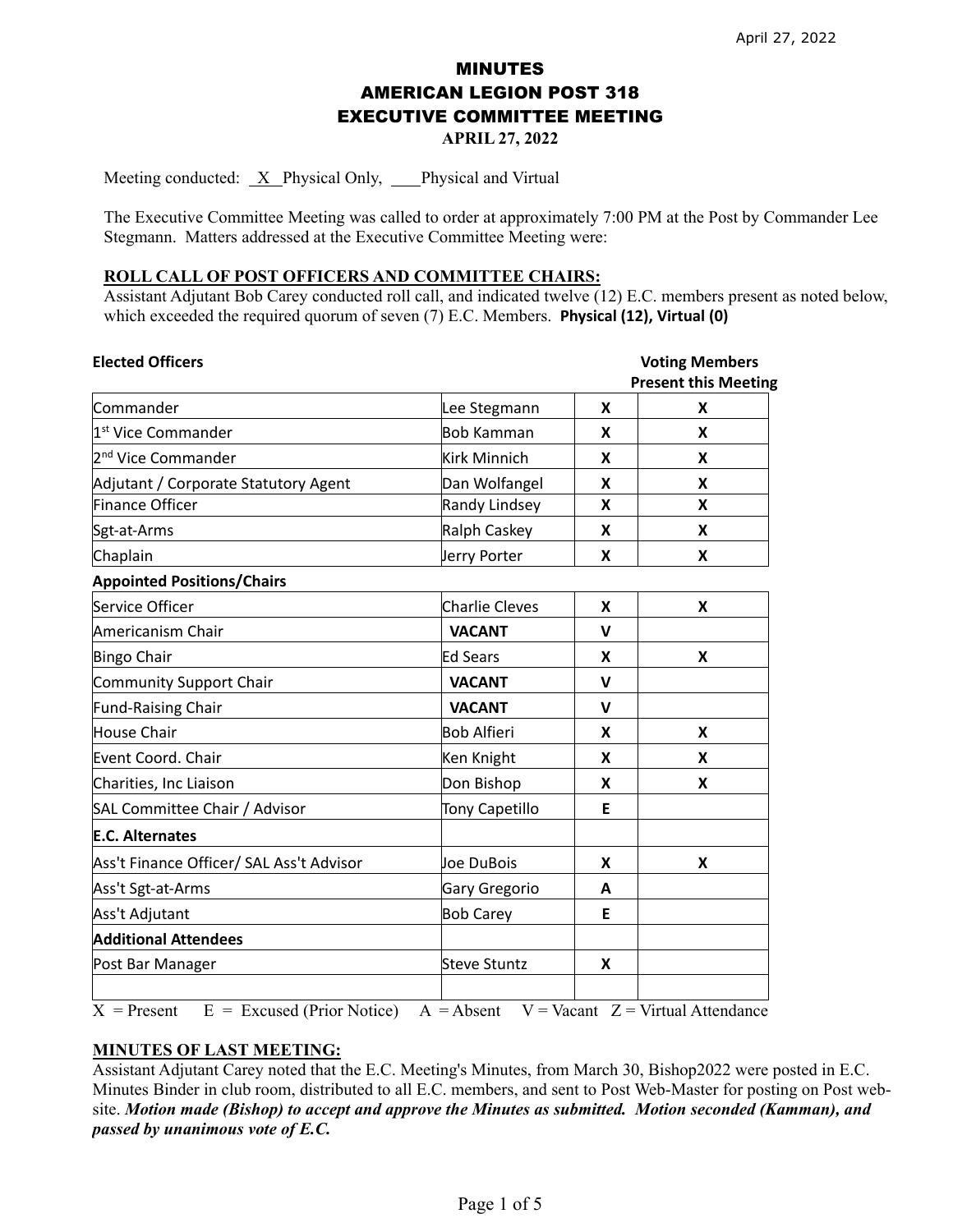## **POST EVENT CALENDAR REVIEW:** All current events and listings on calendar appear correct.

**Correspondence Log:** Adjutant Wolfangel advised and commented on action taken on following items of correspondence since last meeting:

## **Incoming Correspondence:**

- Recognition Medallion for Post 318's 2021 participation contribution of \$500 (C.I. funded) to A.L. Legacy Scholarship Program. - *Placed on Post's Legacy Scholarship Award Plaque in club room.*
- Donation Acknowledgment for \$25 (C.I. funded) contribution to Memorial Day Foundation's "Memorial Day Wreath Program": *Posted on BB*.
- Email notice of Nat's Air Force Museum "C47 Fly-In and Paratrooper Jump" event (Wednesday April 27), plus two day static display of the two C-47 aircraft (April 27 – 28). *Not posted due to short notice).*
- Email notice of cancellation of "Boys State Orientation" scheduled for May  $27<sup>th</sup>$  at Post 288 (Williamsburg, OH)\: *Forwarded to Jerry Porter.*
- Email reminder of  $4<sup>th</sup>$  district conference (May 15- Post 72) and Dept of Ohio Convention (July 1 3, Cincinnati) : *Post 318 attendees / delegates to Dept convention subject for discussion at future meeting.*
- Info from Clermont Senior Services, regarding open positions for full-time or part-time drivers and schedulers for their Transportation System: *Posted on BB.*

## **Outgoing Correspondence:**

- Contribution Acknowledgment to Member Eugene Sanka for \$50 donation in memory of Adam Sears
- Contribution Acknowledgment to Member Charles Cl eves for \$100 donation in memory of Adam Sears.
- List of deceased 2021 Post 318 members sent to Ohio Senator Steve Wilson for preparing of Veteran Honor Program recognition to be presented at 222 Post 318 Award and Recognition Program on July  $16<sup>th</sup>$ .
- Submission of Post 318's Charter Application for an SAL Squadron 318. Application was submitted with 21 Chartering members.

## **Misc. Adjutant Items:**

Adjutant Wolfangel advised he would be out of town and unavailable from May 4<sup>th</sup> through 8<sup>th</sup>, and Ass't Adjutant Carey would be handling mail pickup and distribution.

**BUDGET REPORT / FINANCE ISSUES AND CONCERNS:** Finance Officer Randy Lindsey provided a written copy of, and recapped his April 27, 2022 EOM Finance Report. A copy of the submitted report, will be placed on file along with this E.C. Meeting Minutes in E.C. Minutes binder in Post Club Room, for individual review, or may be provided upon individual request.

F.O. Lindsey further noted the Post's IRS 990 filing should be completed and filed by May 8th, and he questioned as to anyone having knowledge of what an Ohio Biennial Report was, as he needs it to support our application for a Mission Blue Grant. He will continue into look into it.

## **OPEN ISSUES / OLD BUSINESS:**

- <sup>4th</sup> District Conference Delegates: Adjutant Wolfangel noted that he, and Commander Stegmann had committed to attend as Post 318 Delegates at 4<sup>th</sup> District Conference on May 15<sup>th</sup> at Post 72. He noted that we were entitled to one additional Delegate, if anyone else wished to attend. There being no further interest, Wolfangel advised he would submit Delegate Designation form by May 6th deadline.
- Post Election of Officers: Adjutant Wolfangel noted election will be held at May  $11^{th}$  Post General Membership Meeting. There currently is one candidate for each officer position, except Chaplain for which there currently is not a candidate. He indicated that he had contacted Rob Heberly, a former Chaplain, who is willing to be candidate for the position. Upon discussion and concurrence from E.C., Heberly was added to current candidate list, therefore providing for a full slate of candidates, which is as follows:

 Commander - Lee Stegmann / 1st Vice Cmdr – Robert Kamman / 2nd Vice Cmdr – Kirk Minnich / Adjutant – Robert Carey / Finance Officer – Randy Lindsey / Sgt-at-Arms – Ralph Caskey /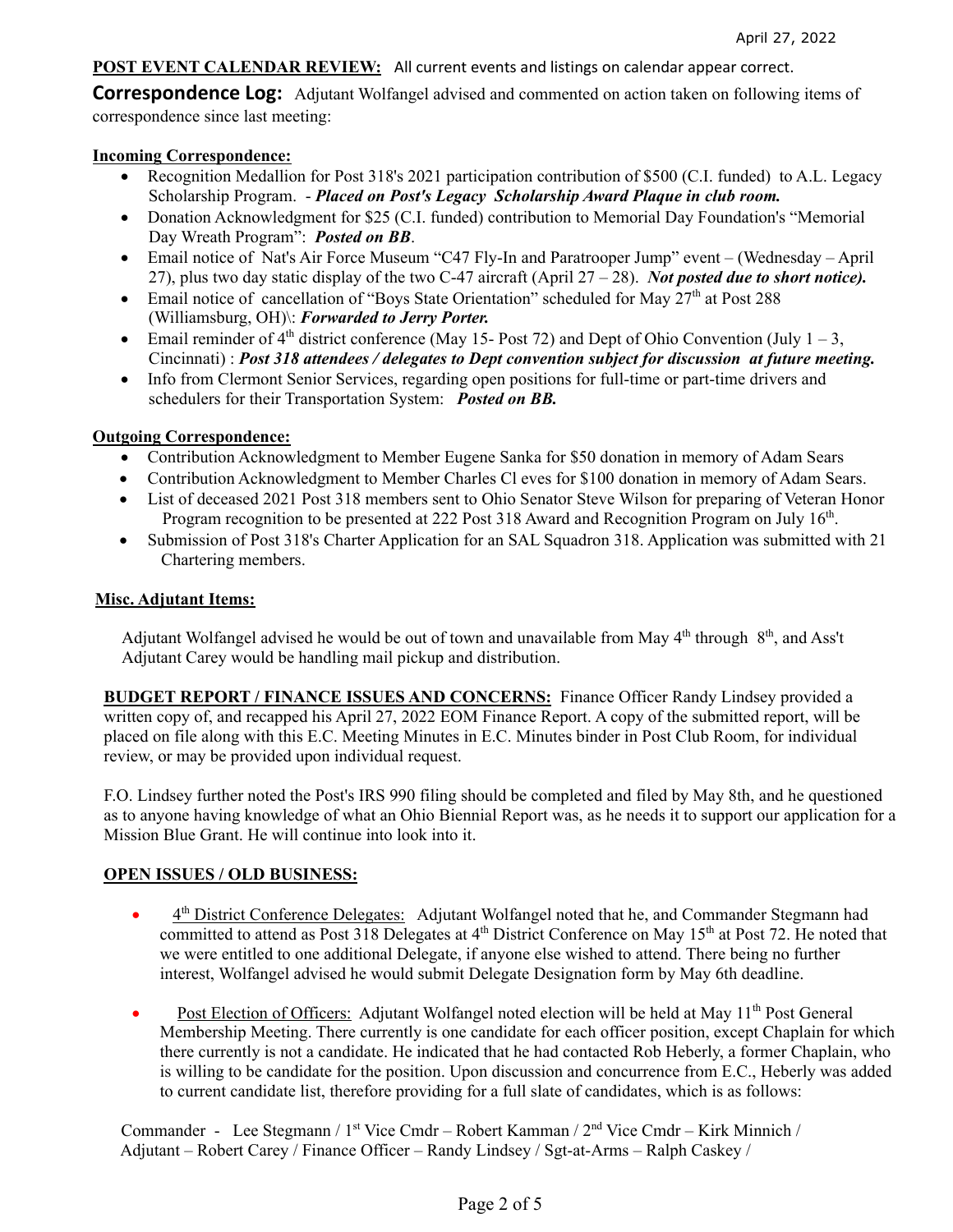Chaplain - Rob Heberly.

 Wolfangel advised notice of election and slate of candidates would be provided to membership, as required by Post By-laws, a minimum of 10 days prior to election, through publication in Post newsletter and through Mail-Chimp, and that no ballot would be prepared as no position was being contested, and we would be seeking a vote by acclamation at election meeting.

- $A/T$  July 4<sup>th</sup> Parade: Bob Alfieri advised he will be handling the arrangements with A/T, and will be notifying them that we no longer have a Boy Scout Troop to carry Parade Banner, but our SAL Squadron will handle, if that is OK with them.
- \* Post Internet and Internal Audio/Visual Systems Wiring Diagram: Bob Kamman indicated he had put together a series of drawings relative to these systems, and had them all in a notebook. They will be placed in Post office for reference purposes. .

## **NEW ISSUES / NEW BUSINESS :**

- Military Times Magazine Subscriptions: Adjutant Wolfangel noted that our current trial subscriptions to Navy / Marine / Air Force Times Magazines was up for renewal, and he felt we should renew these as our members seem to enjoy reading them, and felt we needed to add the Army Times, which we do not currently receive, to our subscription. Subscription to all four would be approximately \$112 per year for twelve monthly issues of each. *Upon Motion made (Dan Wolfangel) to subscribe to all four for \$112 a year, and second (Bob Kamman), motion passed unanimously.*
- 2022-2023 Post Business Plan: Don Bishop noted he had started work on the 2022-2023 Post Business Plan, and was requesting that all E.C. members that have an interest in, or are responsible for the lead in any of the Post's activities or programs in Business Plan, review those sections to determine if any changes need to be made, and if so send the information to him prior to next meeting.
- Key Card Access for SAL Members: Don Bishop indicated he needed to order more key cards to accommodate the new SAL Squadron members, and additional Post members. He advised the cost would be about \$350 for 50 cards. *He was advised to order as necessary. It was noted that the E.C. did not feel cards should be issued to any underage persons*.

## **NEW ISSUES / NEW BUSINESS (Polling of Committee Chairs):**

**Membership**: Chair Bob Kamman reported that Post is at quota with around 173 to 175, depending upon which report you go by.

Question raised as to what our General Membership Meeting quorum is, and it was advised that it is currently 18 members present, via either physical or virtual attendance.

## **Post Activities**: Chair Kirk Minnich reported:

- Fitch H.S. Concert Event: Event went very well, although there was small Post 318 or Legion representation, even though Post 72 and Post 484 had been invited to attend. Fitch H.S. coordinators have advised they will keep us on their list for possible future tours. It was suggested we should send a letter of appreciation to them, and possible send a monetary contribution to them. *Upon motion made (Don Bishop) to send \$100 donation with letter, and second (Jerry Porter), motion passed unanimously. Minnich will prepare letter to accompany the donation from Post funds.*
- April Post Social (Cinco de Mayo theme) April  $30^{th}$ : Indicated all was in order. Notices of event have been sent out. Has some RSVPs. Expects around 25 to 30 attendees. Starts at 4:30 thru 7:30 PM.

**Chaplain/VAVS**: Chaplain Porter advised he had no report.

**Americanism**: (VACANT) Chaplain Porter reported we still have seven students to attend BB&GS (2 boys / 5 girls), and acknowledged that the Boys State Orientation scheduled for May 27th had been canceled, and not yet rescheduled.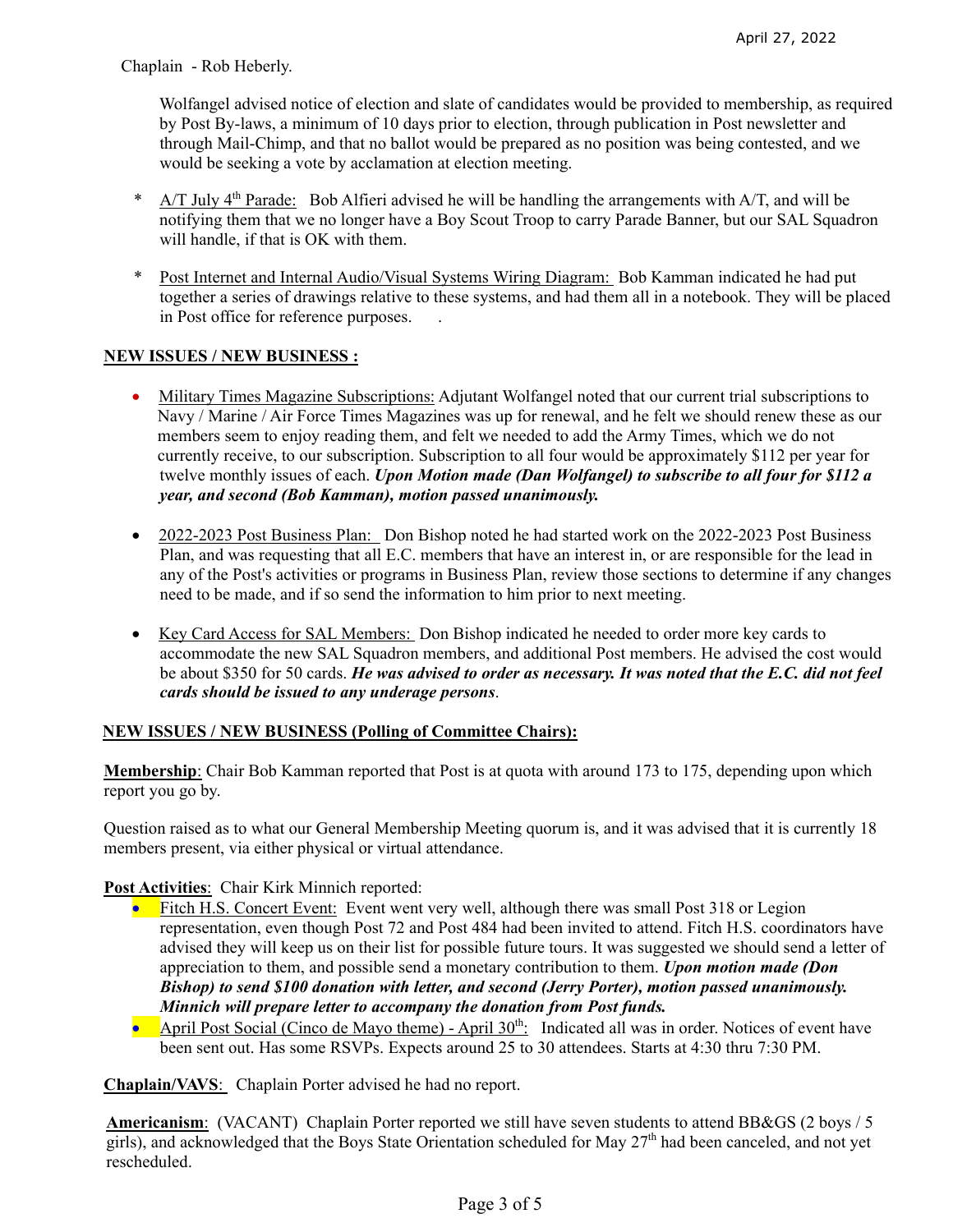## **Community Support & Recognition**: (Vacant)

No report.

## **Service, Veterans Affairs / Economic / Legislative**: Chair Charlie Cleves

No report.

**Bingo**: Chair Ed Sears reviewed the Monthly Bingo Report, filed with these Minutes, and further reported:

- The Bingo Revenues are continuing to run above previous years, with pull tab sales higher than ever.
- Noted would be operating Bingo on Mothers Day (May  $8^{th}$ ), but would be closed on May  $29^{th}$  due to Memorial Day weekend.
- Old Bingo Machine is not generating any inquiries for disposal, and he is suggesting that it be disposed as junk, with any usable parts being salvaged in the process. *Upon motion made (Ed Sears) to dispose of via his recommendation, and second (Bob Alfiei), motion passed unanimously.*

## **Fund-Raising**: (Vacant)

Adjutant Wolfangel provided a Karaoke Thursday Event update, providing copies of eight week spreadsheet summary to all present for review, and filing with these Minutes.

 Jerry Porter reported Fish Fries went extremely well, with more meals served and more revenue than in any previous years. Don Bishop provided a followup accounting, indicating we served 1,295 meals, and made approximately \$7,500. Jerry Porter was commended by all present for his work in coordinating this years' highly successful Fish Frys.

**Event Coordination**: Chair Ken Knight reported only upcoming Hall Rentals: May  $31<sup>st</sup> - (ESRC)<sup>+</sup>$ .

## **House**: Chair Bob Alfieri noted following:

- Need for more Hamilton County Health Department "certified" kitchen help, and suggests article be put in Post Newsletter soliciting Post and SAL Squadron volunteers to attend HCHD certification classes.
- He is working with Family Pet Center on rear drainage problem.
- He indicated he wants to have all toilets in restrooms replaced with the higher and more efficient models and will be looking into cost quotes.

## **Internal / External Communications**:

- **External**: Adjutant Wolfangel reported he would be preparing a Media Release regarding Post 318 Memorial Day activities, for publication in Enquirer's Hometown Section and Eastside Press.
- **Internal / Newsletter**: Editor Dubois called for newsletter articles to be submitted ASAP, as he will be out of town starting May  $1<sup>st</sup>$ , and would be getting newsletter out before he left.

**Uniform Ceremonies**: SAA Caskey reported:

- Memorial Day Activities: Sign-up list is on BB. Sign up as soon as possible. Will be meeting at Post for Breakfast, then meeting at A/T Govt Center, then traveling to 9 cemeteries via personal vehicles, and then to A/T Govt Center for Memorial Bell Ceremony. He noted we have new American and POW-MIA flags for Hillcrest Cemetery. Working with a contact (Jill Dugan) from Anderson Exchange Club on their possible assisting with Memorial Day activities.
- Delivery to Joseph House will be tomorrow.
- Noted still needed contributions to Gifts for Yanks as deadline is approaching.

**Charities, Inc. (C.I.):** (Bishop) Chair Bishop reported Poppy Days program status, indicating only poppy distribution this year would be through FHSD Elementary Schools Poppy Days Program. He gave logistics of program, which is Memorial Day and Poppy Significance info disseminated by teachers in classrooms on May  $16<sup>th</sup>$ ,  $17<sup>th</sup>$ , and  $18<sup>th</sup>$ , along with collections of cash donation. This is then followed by a Post Member attending the